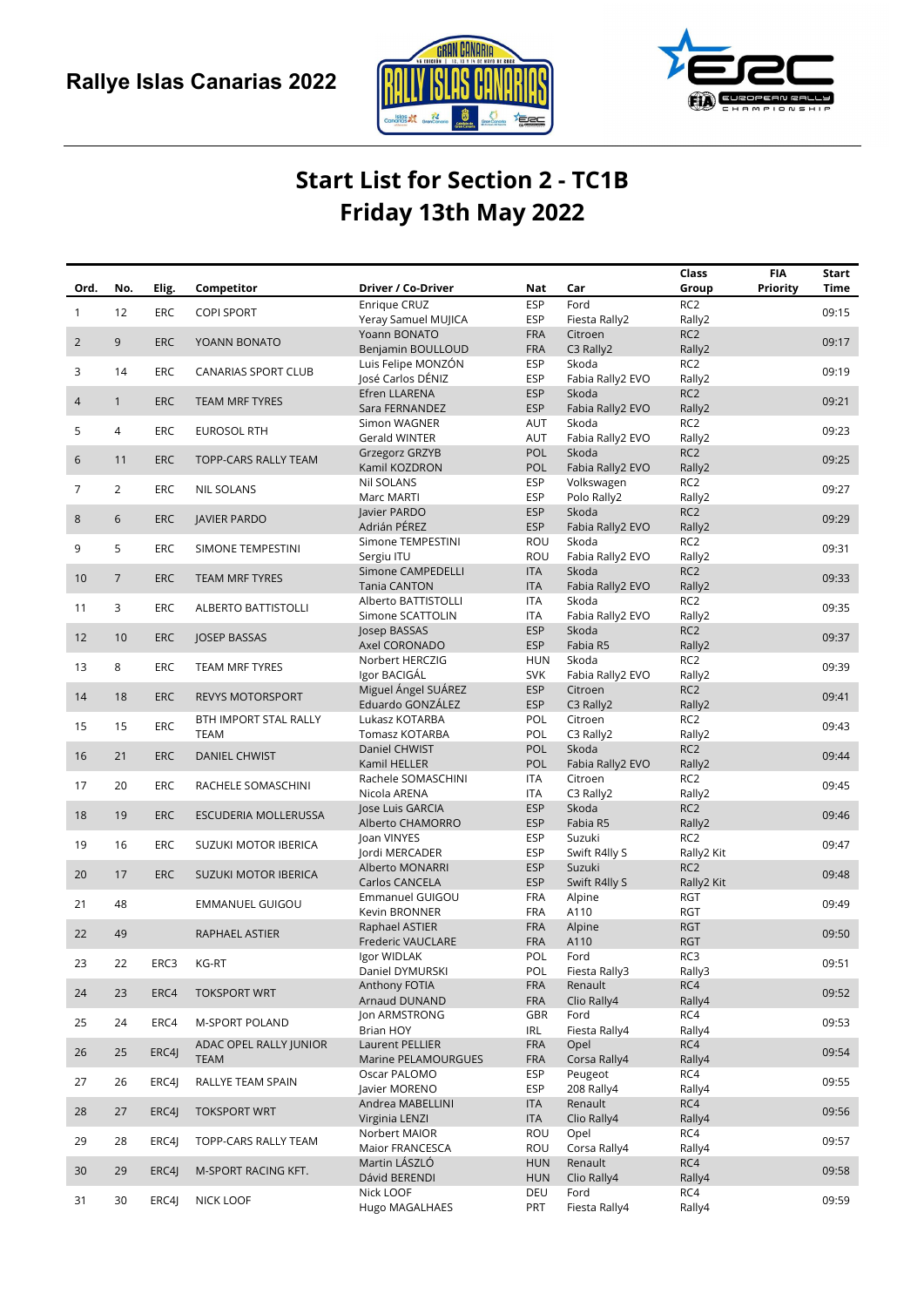



## Start List for Section 2 - TC1B Friday 13th May 2022

|      |     |       |                                       |                                     |                          |                        | Class           | <b>FIA</b> | <b>Start</b> |
|------|-----|-------|---------------------------------------|-------------------------------------|--------------------------|------------------------|-----------------|------------|--------------|
| Ord. | No. | Elig. | Competitor                            | Driver / Co-Driver                  | Nat                      | Car<br>Ford            | Group<br>RC4    | Priority   | Time         |
| 32   | 31  | ERC4J | YACCO ACCR TEAM                       | Daniel POLASEK<br>Katerina JANOVSKÁ | <b>CZE</b><br><b>CZE</b> | Fiesta Rally4          | Rally4          |            | 10:00        |
|      |     |       |                                       | Ola NORE JR                         | <b>NOR</b>               | Ford                   | RC4             |            |              |
| 33   | 32  | ERC4J | OLA NORE JR                           | Jack MORTON                         | <b>GBR</b>               | Fiesta Rally4          | Rally4          |            | 10:01        |
|      |     |       |                                       | Raúl HERNÁNDEZ                      | <b>ESP</b>               | Peugeot                | RC4             |            |              |
| 34   | 33  | ERC4I | ESCUDERÍA MASPALOMAS                  | Rodrigo SANJUAN                     | <b>ESP</b>               | 208 Rally4             | Rally4          |            | 10:02        |
|      |     |       |                                       | Mattia VITA                         | <b>ITA</b>               | Ford                   | RC4             |            |              |
| 35   | 34  | ERC4J | <b>MATTIA VITA</b>                    | Massimiliano BOSI                   | <b>ITA</b>               | Fiesta Rally4          | Rally4          |            | 10:03        |
| 36   | 35  | ERC4J | RENÉ NOLLER                           | Rene NOLLER                         | DEU                      | Peugeot                | RC4             |            | 10:04        |
|      |     |       |                                       | Anne Katharina STEIN                | <b>AUT</b>               | 208 Rally4             | Rally4          |            |              |
| 37   | 36  | ERC4J | <b>ACA ESPORT</b>                     | Alex ESPAÑOL                        | <b>AND</b>               | Peugeot                | RC4             |            | 10:05        |
|      |     |       |                                       | Jose MURADO                         | ESP                      | 208 Rally4             | Rally4          |            |              |
| 38   | 37  | ERC4J | <b>VICTOR HANSEN</b>                  | <b>Victor HANSEN</b>                | <b>SWE</b>               | Ford                   | RC4             |            | 10:06        |
|      |     |       |                                       | Victor JOHANSSON<br>Roberto DAPRÀ   | <b>SWE</b><br><b>ITA</b> | Fiesta Rally4<br>Ford  | Rally4<br>RC4   |            |              |
| 39   | 38  | ERC4J | ROBERTO DAPRÀ                         | Luca GUGLIELMETTI                   | <b>ITA</b>               | Fiesta Rally4          | Rally4          |            | 10:07        |
|      |     |       |                                       | Paulo SORIA                         | ARG                      | Renault                | RC5             |            |              |
| 40   | 39  | ERC4  | PAULO SORIA                           | Marcelo DER OHANNESIAN              | ARG                      | Clio Rally5            | Rally5          |            | 10:08        |
|      |     |       |                                       | Giorgio COGNI                       | <b>ITA</b>               | Renault                | RC5             |            |              |
| 41   | 40  | ERC4  | <b>GIORGIO COGNI</b>                  | Gabriele ZANNI                      | <b>ITA</b>               | Clio Rally5            | Rally5          |            | 10:09        |
| 42   | 41  | ERC4  | C.D. TODO SPORT                       | Sergio FUENTES                      | <b>ESP</b>               | Renault                | RC5             |            | 10:10        |
|      |     |       |                                       | Alain PEÑA                          | <b>ESP</b>               | Clio Rally5            | Rally5          |            |              |
| 43   | 42  | ERC4  | ANDREA MAZZOCCHI                      | Andrea MAZZOCCHI                    | <b>ITA</b>               | Renault                | RC5             |            | 10:11        |
|      |     |       |                                       | Silvia GALLOTTI                     | <b>ITA</b>               | Clio Rally5            | Rally5          |            |              |
| 44   | 43  | ERC4  | <b>GHJUVANNI ROSSI</b>                | Ghjuvanni ROSSI                     | <b>FRA</b>               | Renault                | RC5             |            | 10:12        |
|      |     |       |                                       | Dominique CORVI<br>Emre HASBAY      | <b>FRA</b><br><b>TUR</b> | Clio Rally5<br>Renault | Rally5<br>RC5   |            |              |
| 45   | 44  | ERC4  | <b>EMRE HASBAY</b>                    | Kutay ERTUGRUL                      | <b>TUR</b>               | Clio Rally5            | Rally5          |            | 10:13        |
|      |     |       |                                       | Patrik HERCZIG                      | <b>HUN</b>               | Renault                | RC5             |            |              |
| 46   | 45  | ERC4  | <b>HERCZIG AUTOSPORT KFT</b>          | Viktor BÁN                          | <b>HUN</b>               | Clio Rally5            | Rally5          |            | 10:14        |
|      |     |       |                                       | Benjamín AVELLA                     | <b>ESP</b>               | Hyundai                | RC <sub>2</sub> |            |              |
| 47   | 46  |       | ESCUDERIA MASPALOMAS                  | Pedro Jorge DOMÍNGUEZ               | <b>ESP</b>               | I20 Rally2             | Rally2          |            | 10:17        |
| 48   | 47  |       | <b>GR MOTORSPORT KFT</b>              | Miklós CSOMÓS                       | <b>HUN</b>               | Skoda                  | RC <sub>2</sub> |            | 10:18        |
|      |     |       |                                       | <b>Attila NAGY</b>                  | <b>HUN</b>               | Fabia R5               | Rally2          |            |              |
| 49   | 50  |       | C.D. GRAN CANARIA                     | Aridany J. OJEDA                    | <b>ESP</b>               | Honda                  | RC4             |            | 10:19        |
|      |     |       | AUTOEVENT                             | Agustin J. VEGA                     | <b>ESP</b>               | Civic Type R R3        | R <sub>3</sub>  |            |              |
| 50   | 51  |       | <b>C.D MANGUIA</b>                    | Juan Carlos DE LA CRUZ              | <b>ESP</b>               | Peugeot                | RC4             |            | 10:20        |
|      |     |       | <b>MOTORSPORT</b>                     | Gabriel ESPINO<br>Javier CAÑADA     | <b>ESP</b><br>ESP        | 208 Rally4<br>Opel     | Rally4<br>RC4   |            |              |
| 51   | 52  |       | ESCUDERIA MASPALOMAS                  | Alejandro RODRÍGUEZ                 | <b>ESP</b>               | Corsa Rally4           | Rally4          |            | 10:21        |
|      |     |       |                                       | Fernando CRUZ                       | <b>ESP</b>               | Peugeot                | RC4             |            |              |
| 52   | 53  |       | C.D. SEVENTEN                         | Cristian Jesús HERNÁNDEZ            | <b>ESP</b>               | 208 Rally4             | Rally4          |            | 10:22        |
|      |     |       |                                       | Giovanni FARIÑA                     | <b>ESP</b>               | Peugeot                | RC4             |            |              |
| 53   | 54  |       | ESCUDERÍA ATOGO                       | David RIVERO                        | <b>ESP</b>               | 208 Rally4             | Rally4          |            | 10:23        |
| 54   | 55  |       | C.D. AZUATIL                          | Alberto Jorge MONZON                | <b>ESP</b>               | Peugeot                | RC4             |            | 10:24        |
|      |     |       |                                       | Taydía SANTANA                      | <b>ESP</b>               | 208 Rally4             | Rally4          |            |              |
| 55   | 56  |       | C.D. AZUATIL                          | Nelson CLIMENT                      | <b>ESP</b>               | Peugeot                | RC4             |            | 10:25        |
|      |     |       |                                       | Ayose CLIMENT                       | <b>ESP</b>               | 208 Rally4             | Rally4          |            |              |
| 56   | 58  |       | ESCUDERÍA ARICO<br><b>COMPETICIÓN</b> | Ricardo FUMERO<br>Sergio DÍAZ       | <b>ESP</b><br><b>ESP</b> | Peugeot<br>208 Rally4  | RC4             |            | 10:26        |
|      |     |       |                                       | Marcos Javier MARTÍN                | <b>ESP</b>               | Renault                | Rally4<br>RC5   |            |              |
| 57   | 59  |       | C.D. CARTENARA MOTOR                  | Armando Jesús RIVERO                | <b>ESP</b>               | Clio Rally5            | Rally5          |            | 10:27        |
|      |     |       |                                       | Alejandro MARTÍN                    | <b>ESP</b>               | Renault                | RC5             |            |              |
| 58   | 60  |       | <b>CANARIAS SPORT CLUB</b>            | Daniel ROSARIO                      | <b>ESP</b>               | Clio Rally5            | Rally5          |            | 10:28        |
|      |     |       |                                       | Manuel HERNÁNDEZ                    | <b>ESP</b>               | Renault                | RC5             |            |              |
| 59   | 61  |       | C.D. FAN MOTOR T.C.                   | David BETHENCOURT                   | <b>ESP</b>               | Clio Rally5            | Rally5          |            | 10:29        |
| 60   | 62  |       | C.D. VECINDAUTO SPORT                 | Francisco Javier RAMÍREZ            | <b>ESP</b>               | Renault                | RC5             |            | 10:30        |
|      |     |       |                                       | Minerva LLARENA                     | <b>ESP</b>               | Clio Rally5            | Rally5          |            |              |
| 61   | 63  |       | ESCUDERIA ATERURA                     | Sebastián GIL                       | <b>ESP</b>               | Renault                | RC5             |            | 10:31        |
|      |     |       |                                       | Adrián GIL                          | <b>ESP</b>               | Clio Rally5            | Rally5          |            |              |
| 62   | 64  |       | C.D. FAROGA                           | Gilberto RODRÍGUEZ                  | <b>ESP</b>               | Renault                | RC5             |            | 10:32        |
|      |     |       |                                       | Ruymán REYES<br>Iván CABRERA        | <b>ESP</b><br><b>ESP</b> | Clio Rally5<br>Renault | Rally5<br>RC5   |            |              |
| 63   | 65  |       | C.D. MOTOR PRIMERA ETAPA              | Naira Del Carmen CABRERA            | <b>ESP</b>               | Clio Rally5            | Rally5          |            | 10:33        |
|      |     |       |                                       | David SÁNCHEZ                       | <b>ESP</b>               | Renault                | RC5             |            |              |
| 64   | 66  |       | C.D. SÁNDEZ                           | Emilio José PÉREZ                   | <b>ESP</b>               | Clio Rally5            | Rally5          |            | 10:34        |